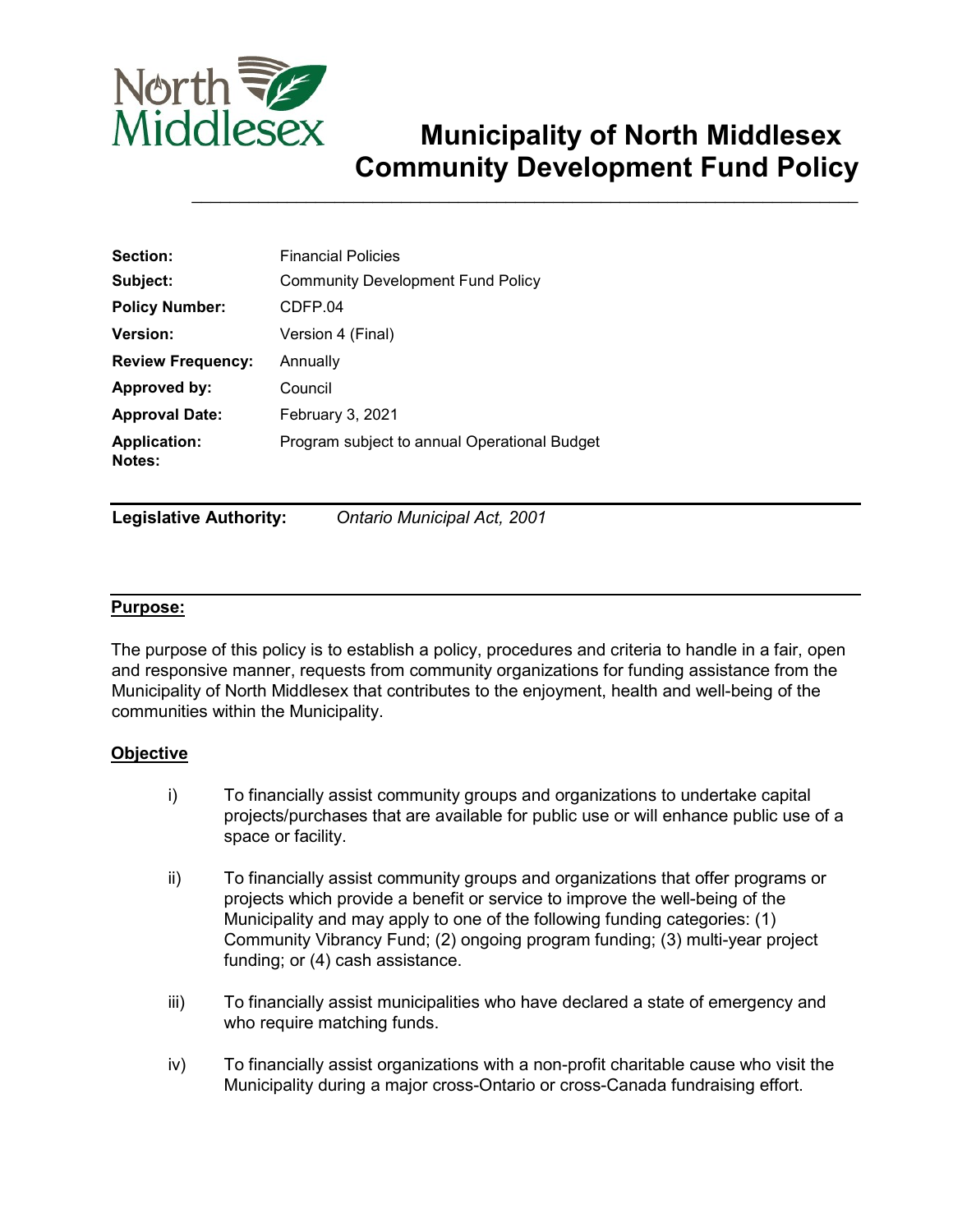# **Policy**

- i) Prior to consideration of the budget for the following year, an ad will be prepared by the Clerk and posted in the area newspaper and on the municipal website regarding the Community Development Funding Assistance Program.
- ii) Community groups and organizations wishing to apply for funding assistance in one of the categories, noted in Objective i) are required to apply by submitting a completed current application form with all required supporting documents to the Clerk on or before November  $30<sup>th</sup>$  of the year preceding the request for funding assistance. Receipt of all applications will be acknowledged in writing by the Clerk.
- iii) A Funding Review Committee consisting of the Mayor and Two (2) appointed Council representatives, along with the Treasurer or designate, will review the applications for conformance eligibility and supporting documentation. The Clerk will sit on the committee as a recording staff member.
- iv) Following the review, those applications considered ineligible will be returned to the organization with a letter from the Clerk noting the reason(s) the application was rejected. Those applications deemed eligible will be included in the Preliminary Budget for Council's consideration.
- v) Organizations whose applications are either approved or not approved upon Council's approval of the budget will receive a letter informing them whether the funding will be received or if not, the reason the application was not approved.
- vi) Due to budget constraints, funding assistance in any one year is not to be regarded as an ongoing funding commitment by the Municipality.
- vii) Funds may be provided for project activities already receiving municipal funds through other programs (i.e. Community Vibrancy Fund).
- viii) Council may authorize other funding amounts during consideration of the budget or throughout the year or reallocate funding within these policy categories depending on the implications on the budget.
- ix) Grants will not be considered where a project or event has an anticipated profit being generated for the applicant or an organization.
- x) Staff will provide a letter of support, on behalf of the Municipality, for community organizations seeking other funding provided that such funding supports the wellbeing of the entire municipality.
- xi) Projects or events must not have already been completed when applying for funding. Requests for funding for a project or event must be completed or take place within the year of which it is approved.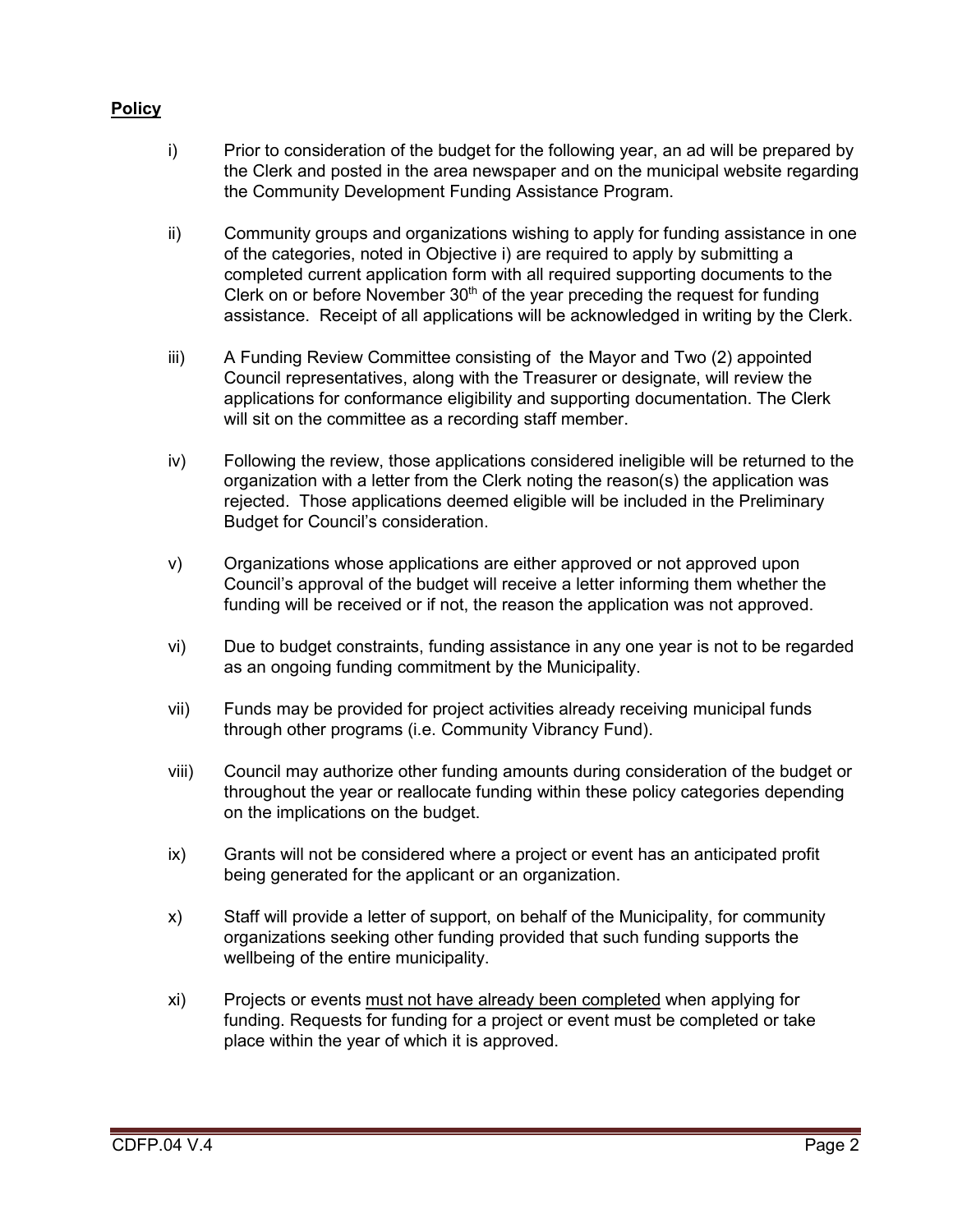# **Eligibility Criteria**

- i) Funding assistance is available only to non-profit community groups and organizations whose goal and purpose is to provide a service or benefit to the community and does not restrict access to membership in the organization itself or its committees.
- ii) All organizations applying for funding must meet two of the following requirements: 1) the office is located in the Municipality of North Middlesex; 2) their activities or services benefit the Municipality; or, 3) the majority of participants are residents of the Municipality.
- iii) Organizations applying for funding must provide charitable, recreational, cultural, arts, environmental, special event programs or special services to the community.
- iv) Applications for funding will only be considered when submitted by the President, Chair or Executive Director and Treasurer of the organization.
- v) Organizations applying must provide the following documents:
	- the names of the Executive Members of the organization applying
	- a copy of the previous year's financial report or audited statement
	- an approved draft budget for the current year
	- recently approved resolution from the organization regarding the request for funding
	- Proof of project/event completion by way of invoices and/or pictures for previous year(s) funding
- vi) Organizations applying for funding must demonstrate that they are seeking and/or are receiving alternate sources of financial support on an on-going basis to achieve self-sufficiency. The Municipal funding assistance should not be the sole funding source.
- vii) Preference will be given to those applicants who demonstrate diverse sources of funding.

# **Fund Categories**

# **1. Community Vibrancy Funds**

This category supports the aims of the Community Vibrancy Agreement and the funds received from Bornish Wind GP, Inc. regarding the receipt, expenditure and administration of the amenities fees. The limit per any project may be \$5,000.

Total Yearly Amount Available: up to \$50,000

# **2. Ongoing Program Funding**

This category supports programs and specific community organizations which the Municipality recognizes as of interest to receive ongoing funding. May include program support funding, tax rebate assistance etc.

Total Yearly Amount Available: up to \$20,000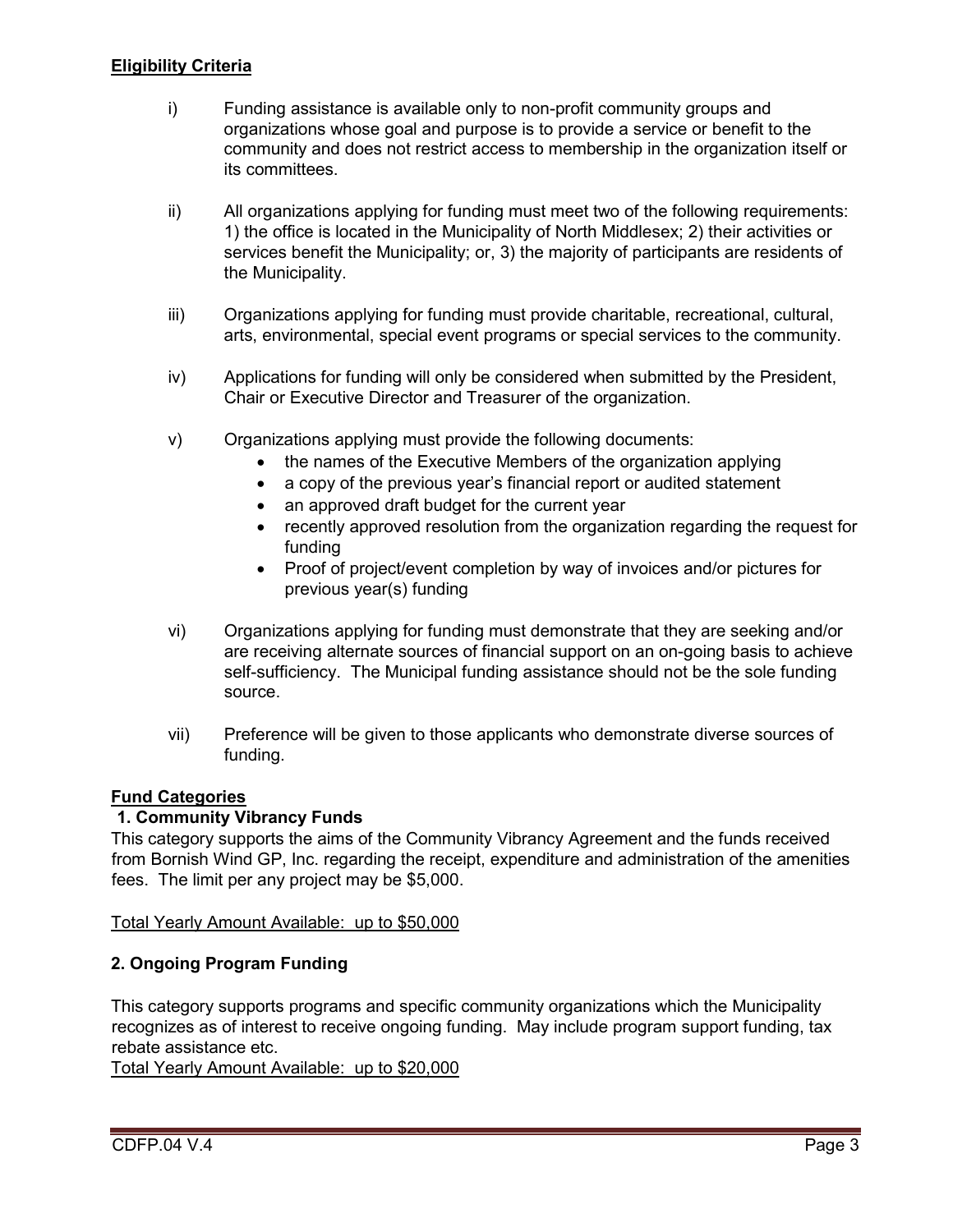# **3. Multi-Year Project Funding**

This category supports projects which organizations may wish to undertake or finance over 2 or 3 years.

# Total Yearly Amount Available: up to \$5,000

# **4. Cash Assistance for Facility Rental**

Funding may be available through this category for an amount which may be up to the amount equal to the applicable facility rental according to the current fees and charges by-law (not including any deposits intended for security or keys). If an organization is eligible under this category, the booking of the facility as well as any fees and required paperwork is the sole responsibility of the organization as with any renter.

### Total Yearly Amount Available: up to \$15,000.00

# **5. Disaster Relief Funding Assistance**

Funding may be approved by the North Middlesex Council and given to Disaster Relief Committees representing municipalities in Canada that have suffered severe damage due to a disaster. The following conditions would apply:

- (i) Funding assistance may be given to those areas that have been declared a Disaster Area by the Provincial or Federal Government.
- (ii) Funding awarded under this category will be a minimum of \$500.00, however, shall not exceed \$1,000 per event.
- (iii) Funding will be awarded by a resolution of Council.

#### Total Yearly Amount Available: up to \$2,000.00

#### **6. Other Charitable Funding**

The Mayor may authorize a donation not to exceed \$200 per event during the budget year to an outside group or organization who visits the Municipality during a major cross-province or cross-Canada fund raising effort for a non-profit charitable cause.

#### Total Yearly Amount Available: up to \$1,000.00

# **Procedure:**

i) Application forms are available on-line at [www.northmiddlesex.on.ca](http://www.northmiddlesex.on.ca/) or at the Shared Services Centre, Municipality of North Middlesex, 229 Parkhill Main Street, Parkhill, ON N0M 2K0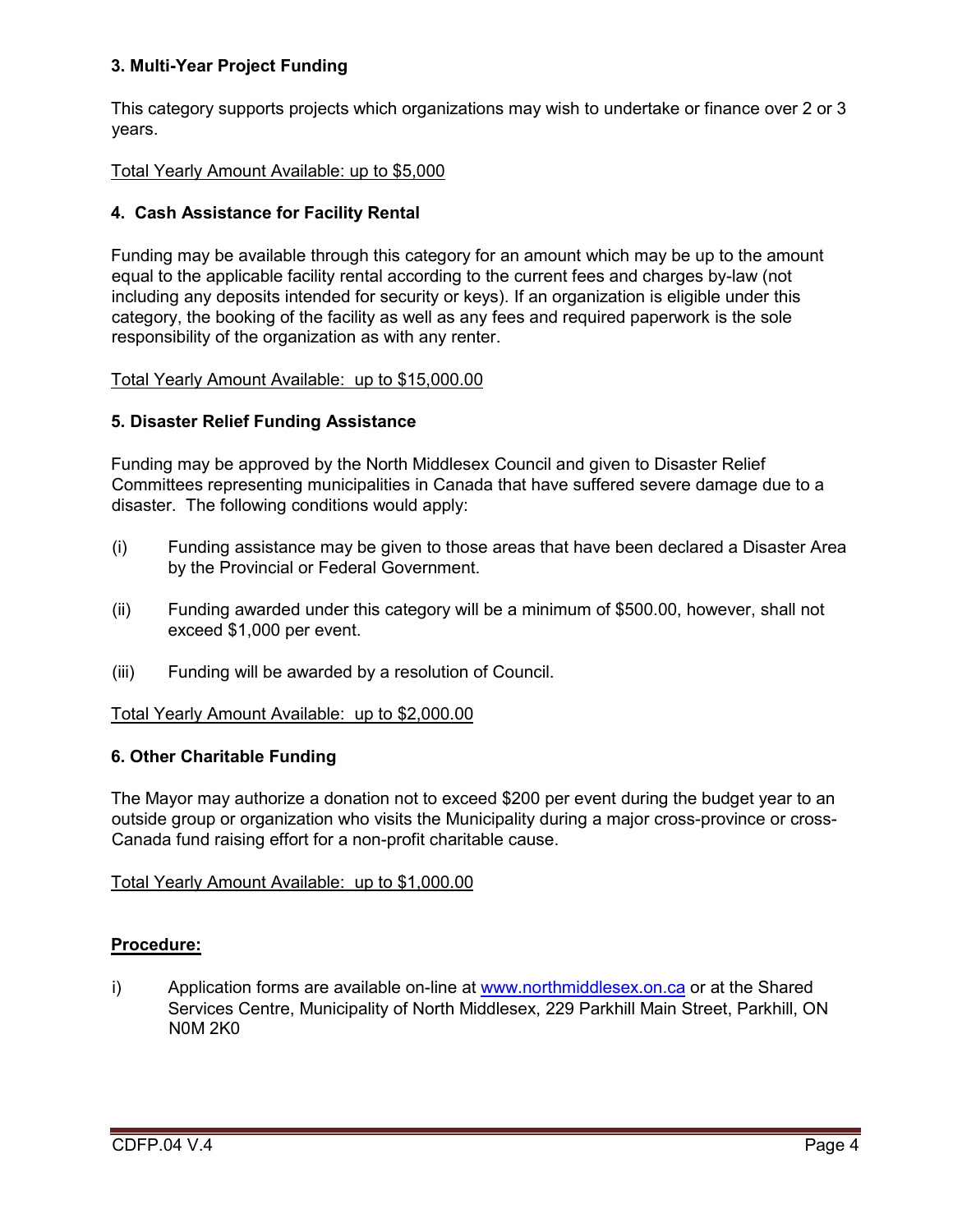- ii) Completed application forms with required supporting documents must be submitted to the Clerk and received on or before 12:00 p.m. (according to the computer at the front counter) on November 30<sup>th</sup> in order to be considered for the following year's budget.
- iii) Applications received on or before the deadline will be received, date stamped, scanned and initially reviewed for initial completeness by the Clerk. If incomplete, the application will be returned with a letter stating the reasons the application is incomplete. Should the organization wish to resubmit, it must do so prior to November  $30<sup>th</sup>$  at 12:00 noon. (APPLICATIONS RECEIVED AFTER THIS DEADLINE WILL NOT BE CONSIDERED UNDER ANY CIRCUMSTANCE BY THE COMMITTEE)
- iv) Following the November  $30<sup>th</sup>$  deadline, all complete applications will be reviewed by the Funding Review Committee for conformance and eligibility and a list of approved applications will be compiled according to the funding available.
- v) If the organization is found ineligible according to the eligibility criteria outlined in this policy, upon a recommendation of the Funding Review Committee, the Clerk will send a letter to the organization outlining the reasons why the application was deemed ineligible for that funding year.
- vi) A report providing a summary of the approved applications will be presented to Council by the Treasurer and considered during the annual budget process.
- vii) The following are the seven categories of funding and the amount to which are allocated to be funded in the upcoming year`s budget;(

| (i)   | <b>Community Vibrancy Funds</b> | \$50,000.00 |
|-------|---------------------------------|-------------|
| (ii)  | <b>Ongoing Program Funding</b>  | \$20,000.00 |
| (iii) | Multi-year Project Funding      | \$5,000.00  |
| (iv)  | Cash Assistance for Facility    | \$15,000.00 |
| (v)   | Disaster Relief Funding         | \$2,000.00  |
| (vi)  | <b>Other Charitable Funding</b> | \$1,000.00  |
|       |                                 |             |

- viii) All organizations whose application has been deemed eligible and considered for budget approval by Council will be notified in writing by the Clerk of Council's decision.
- ix) Council may require a presentation at an Open Council meeting either on your application for funding assistance or at the end of the year in which funding is received to show how the funding was used.
- x) Following final approval of the budget, there may need to be an initial meeting with appropriate staff regarding requirements.
- xi) A letter of understanding or contractual funding agreement may have to be entered into with the Municipality and signed by the parties prior to receipt of funds or reimbursement of expenditures.
- xii) The community organization shall have to pay for the project or rental of a facility in full. Invoices and proof of payment for the expenditure must then be included with any claim request.
- xiii) Interim financing may be arranged following discussions with the Finance Department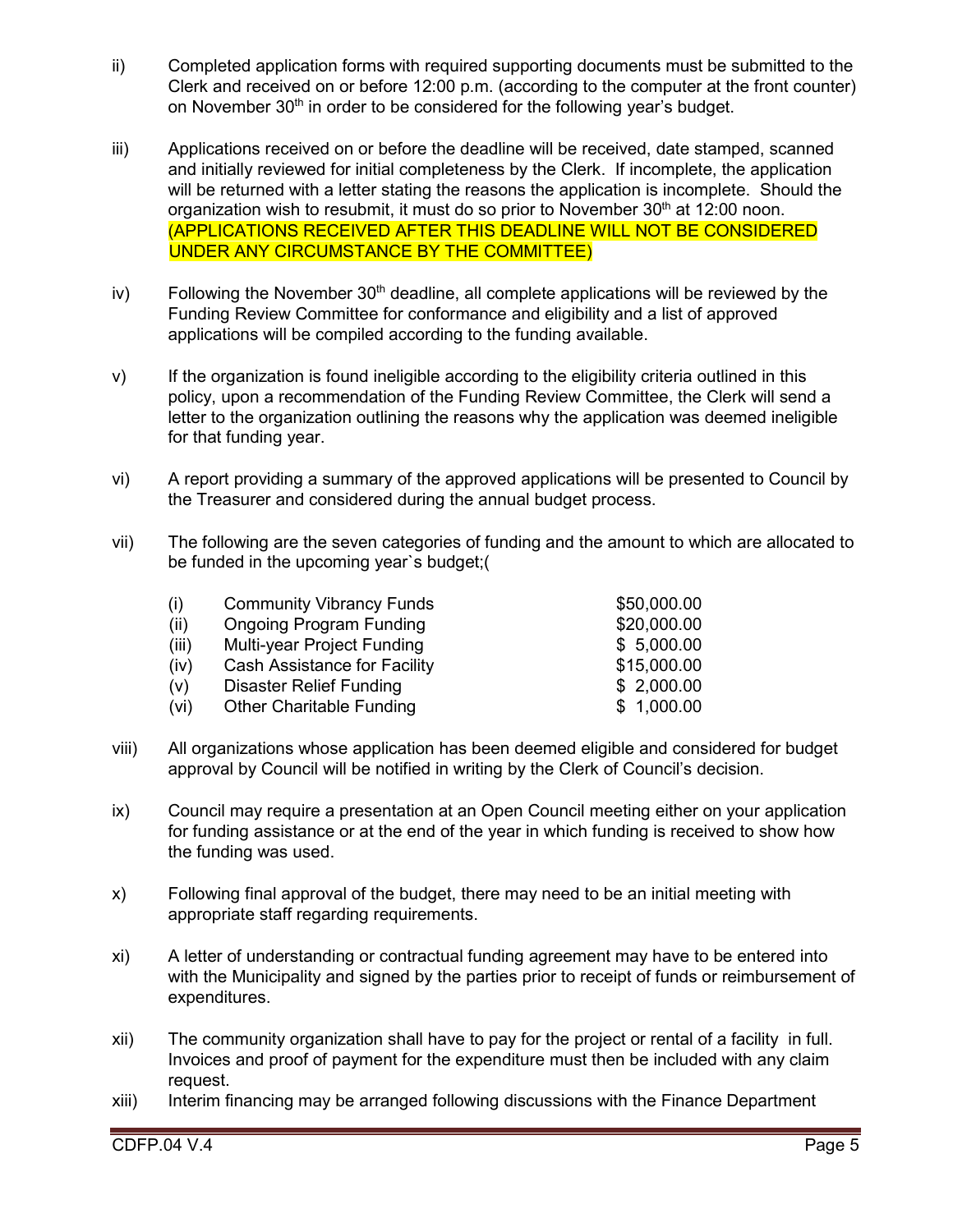# **MUNICIPALITY OF NORTH MIDDLESEX APPLICATION FORM COMMUNITY DEVELOPMENT FUND PROGRAM**

| submit separate applications):<br>(a) Cash Assistance:             | Please indicate the purpose of this application (If requesting more than one category please                                                               |  |
|--------------------------------------------------------------------|------------------------------------------------------------------------------------------------------------------------------------------------------------|--|
|                                                                    | Community Vibrancy Funds Requested Amount \$<br>(see attached excerpt for eligibility category and please enter here _______ (ex. 10 a)                    |  |
| Ongoing Program Funding                                            | Requested Amount \$                                                                                                                                        |  |
| Multi-Year Project Funding                                         | Requested Amount \$                                                                                                                                        |  |
|                                                                    | (b) Cash Assistance for Facility Rental (DO NOT INCLUDE HST IN AMOUNT)<br>(please refer to current Fees and Charges By-law for applicable amount to enter) |  |
| Proposed Date: ____________                                        |                                                                                                                                                            |  |
| <b>Facility Location Requested</b><br>Proposed Date: _____________ | Facility Charge \$                                                                                                                                         |  |
| Date: $\frac{1}{2}$                                                | Facility Location Requested ________________ Facility Charge \$ ________________ Proposed                                                                  |  |
| The following documentation must be provided to be eligible:       |                                                                                                                                                            |  |
|                                                                    | The names of the Executive Members of your organization (update yearly)                                                                                    |  |
|                                                                    | A Financial Report of your previous year's operational budget (including any investments)                                                                  |  |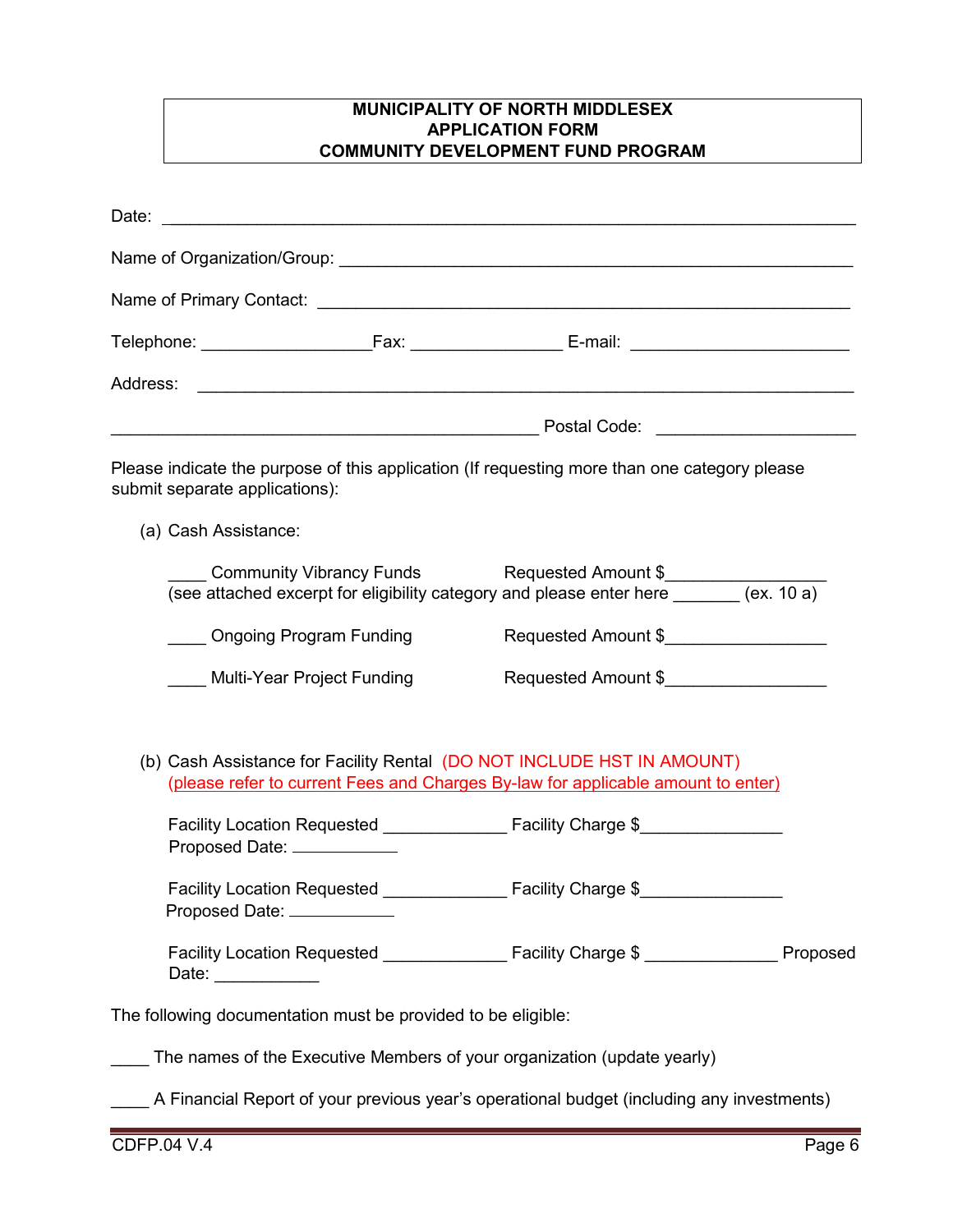| An approved proposed budget for the year of the funding request                                                         |                                       |                             |                            |  |
|-------------------------------------------------------------------------------------------------------------------------|---------------------------------------|-----------------------------|----------------------------|--|
| A recently approved resolution or letter from the applicant organization regarding request for<br>funding               |                                       |                             |                            |  |
| <b>Proof</b> of project or event completion by way of invoices and pictures for funding received in<br>previous year(s) |                                       |                             |                            |  |
| Have you made a request to the Municipality for a grant prior to this application?                                      |                                       |                             |                            |  |
| NO.                                                                                                                     | YES (if yes, complete the following): |                             |                            |  |
| Year Requested                                                                                                          | <b>Amount Received</b>                | <b>Facility Booked/Date</b> | <b>Office Verification</b> |  |
|                                                                                                                         |                                       |                             |                            |  |
|                                                                                                                         |                                       |                             |                            |  |
|                                                                                                                         |                                       |                             |                            |  |

Has your organization requested or received funding in the last twelve months from any Provincial or Federal Agency?

NO YES (if yes, provide details)

Please outline briefly why you feel Public Funds should be given to your organization.

- List any expected donations, gifts, etc. that you expect to receive in the funding year.
- Briefly outline the activities provided by your organization
- For what purpose will the grant funds be used?

#### **Membership Information**

What is your total membership? \_\_\_\_\_\_\_\_\_\_\_\_\_\_\_\_\_\_\_\_\_\_\_\_\_\_\_\_\_\_\_\_\_

Total number of Municipal Residents? \_\_\_\_\_\_\_\_\_\_ Total number of Non-Residents? \_\_\_\_\_ *We the undersigned, certify that to the best of our knowledge, that all the information provided on this application is accurate and correct and are endorsed by resolution of the organization we represent.*